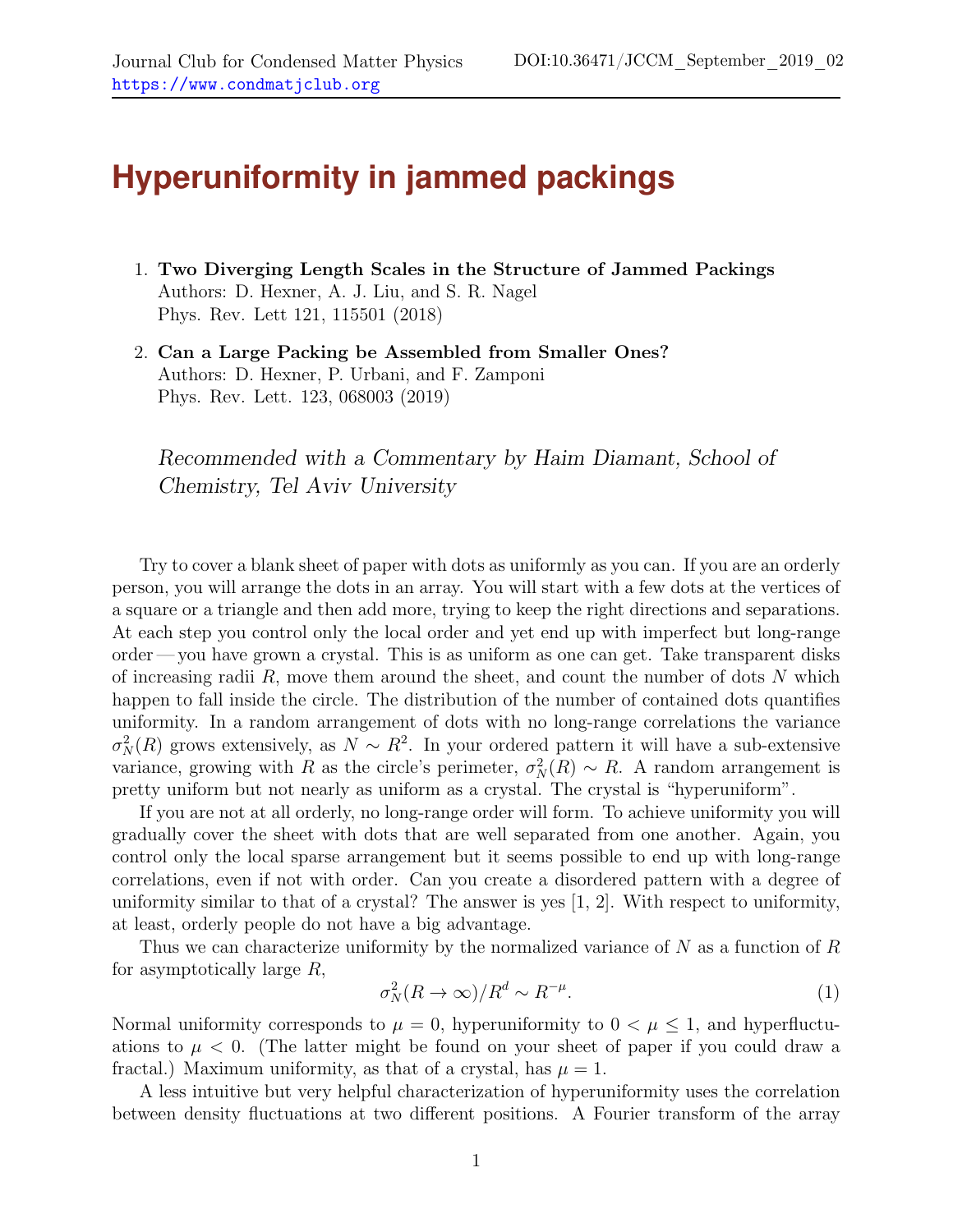that you have drawn would show a pattern of Bragg peaks, the structure factor  $S(\mathbf{q})$ , with a vanishingly small signal for  $q$  below the first peak. A Fourier transform of a random arrangement would give a diffuse pattern with a finite signal for  $q \to 0$ . Hyperuniformity is characterized by  $S(q \to 0) = 0$ , implying suppressed density fluctuations on large length scales. In more detail we may define

<span id="page-1-0"></span>
$$
S(q \to 0) \sim q^{\alpha}.\tag{2}
$$

Normal uniformity corresponds to  $\alpha = 0$ , hyperuniformity to  $\alpha > 0$ , and hyperfluctuations to  $\alpha < 0$ . The relation between the two characteristic exponents is  $\mu = \alpha$  if  $\alpha < 1$  and  $\mu = 1$ if  $\alpha > 1$ . (For  $\alpha = 1$  there is a logarithmic correction to Eq. [\(1\)](#page-0-0) [\[2\]](#page-2-1).) Despite the apparent lack of one-to-one correspondence between  $\mu$  and  $\alpha$  (for any  $\alpha > 1$   $\mu$  is "stuck" on 1), the two characterizations in real and Fourier spaces have been regarded as physically equivalent. According to the work by Hexner and coworkers this is not the case.

Change 'dots' to 'particles' and the issue becomes the possible structures of materials. In addition to the classification according to order—crystalline, quasicrystalline, liquidcrystalline (with all the different symmetries included in these categories), and disordered, another classification of structures suggests itself, according to uniformity — hyperuniform (with different exponents), uniform, and hyperfluctuating.

Whether or not hyperuniformity becomes a concept of general importance in physics and materials science depends on its relevance to large classes of systems, not only to individual ones. Its occurrence in arrested absorbing states of schematic kinetic models has been well characterized (e.g., [\[3\]](#page-2-2)). Experimental observations have been more sporadic, usually in finetuned systems, such as sheared emulsions at a certain shear rate or density [\[4\]](#page-2-3). Hyperuniform structures have been fabricated by man [\[5\]](#page-2-4) and Nature [\[6\]](#page-2-5) for photonic purposes. There have already been indications of hyperuniformity in random close packings of colloid particles [\[7,](#page-2-6) [8\]](#page-2-7), but they have remained under controversy.

The recent work by Hexner and coworkers has established numerically the existence of hyperuniformity in jammed packings of soft spheres in two, three, and four dimensions. The hyperuniformity is observed in the disordered distribution of the *contacts* between particles rather than the positions of their centers. This explains the elusiveness of the phenomenon in earlier studies of jammed packings. The measured exponents are  $\mu \simeq 1$  (the maximum value) and  $\alpha \simeq 1.53$ .

Disordered packings of spheres undergo at a critical density of contacts,  $Z = Z_c$ , a continuous transition to a mechanically stable structure. The transition is manifested as a sharp increase in the rigidity of the packing. The structural change accompanying the rigidity transition has been unclear. Now the structural change has been identified as the appearance of hyperuniformity in the contact density.

As in other critical phenomena, the transition involves a growing correlation length. Using Eq. [\(1\)](#page-0-0) a correlation length for hyperuniformity can be defined as the sub-system size  $\xi_f$  such that for  $R \ll \xi_f$  the fluctuations in contact number are suppressed  $(\mu > 0)$  and for  $R \gg \xi_f$  they are still normal  $(\mu = 0)$ . Another definition, according to Eq. [\(2\)](#page-1-0), is the length  $\xi_Z$  such that for  $q \gg 1/\xi_Z$  the density fluctuations are suppressed  $(\alpha > 0)$  and for  $q \ll 1/\xi_Z$ they are normal. The correlation length should grow indefinitely as the critical point is approached,  $\xi \sim (Z_c - Z)^{-\nu}$ . One expects the two definitions of the correlation length to